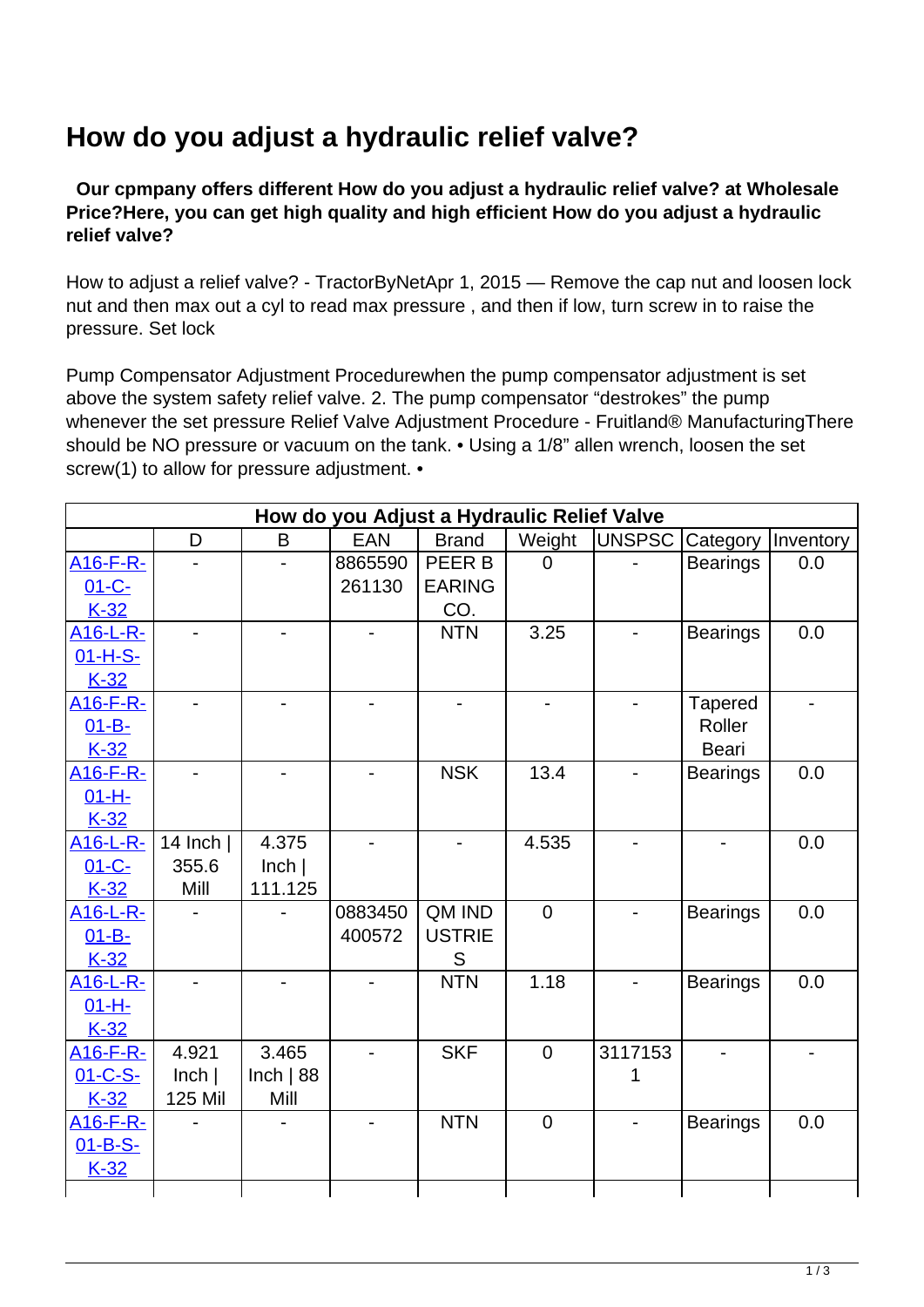| <b>A16-F-R-</b>       | $\blacksquare$ | $\blacksquare$ | 0717905 | <b>BUNTIN</b>  | 0.096 | <b>Bearings</b> | 0.0 |
|-----------------------|----------------|----------------|---------|----------------|-------|-----------------|-----|
| 01-H-S-               |                |                | 077708  | <b>G BEARI</b> |       |                 |     |
| $K-32$                |                |                |         | <b>NGS</b>     |       |                 |     |
| A <sub>16</sub> -L-R- |                |                | 0029176 | <b>NSK</b>     | 0.06  | Roller          | 0.0 |
| 01-C-S-               |                |                | 001444  |                |       | <b>Bearings</b> |     |
| $K-32$                |                |                |         |                |       |                 |     |
| <b>A16-L-R-</b>       |                |                |         | <b>NSK</b>     | 0.165 | <b>Bearings</b> | 0.0 |
| $01 - B-S$ -          |                |                |         |                |       |                 |     |
| $K-32$                |                |                |         |                |       |                 |     |

Setting the Pump Compensator and System Relief ValveThe first step is to determine the best pressure at which to set the valves. Turn the relief valve adjustment counterclockwise to a very low setting. Do not turn it

Hydraulic Relief Valve; Maintenance, Safety, AdjustmentFeb 15, 2016 — Adjustment. A system relief valve is considered to be adjusted and set when the system pressure gauge reading is at the correct maximum How to Set a Hydraulic Relief Valve - It Still RunsAdjust the relief valve by turning the adjuster clockwise until the reading on the gauge builds to the pressure indicated on the machine drawings. This is what is

| How do you Adjust a Hydraulic Pressure Relief Valve |                |                  |                     |                     |  |  |  |  |
|-----------------------------------------------------|----------------|------------------|---------------------|---------------------|--|--|--|--|
| <b>BOSCH</b> injector                               | <b>CUMMINS</b> | Danfoss Shut-off | <b>DENISON</b> vane | <b>PAKER Piston</b> |  |  |  |  |
|                                                     | injector       | valves           | pump                | Pump                |  |  |  |  |
| 0432133884                                          | 3077715        | 148B4645 STC     | T6C-038-1R00-A      | <b>PV016</b>        |  |  |  |  |
|                                                     |                | 15 M             |                     | R1K1T1NMMC          |  |  |  |  |
| 0432133888                                          | 3053126        | 148B4644 STC     | T6D 028 2R00 B1     | PV020R1K1T1N        |  |  |  |  |
|                                                     |                | 15 M             |                     | <b>MMC</b>          |  |  |  |  |
| 0432133874                                          | 3083863        | 148B4647 STC     | T6E-050-2R03-A      | <b>PV023</b>        |  |  |  |  |
|                                                     |                | 20 M             |                     | R1K1T1NMMC          |  |  |  |  |
| 0432133876                                          | 3939826        | 148B4646 STC     | T6CC-022-014-2      | <b>PV028</b>        |  |  |  |  |
|                                                     |                | <b>20 M</b>      | R00-C100            | R1K1T1NMMC          |  |  |  |  |
| 0432133888                                          | C3975929       | 148B4649 STC     | T6DC-050-025-1      | <b>PV032</b>        |  |  |  |  |
|                                                     |                | 25M              | <b>R02-B1</b>       | R1K1T1NMMC          |  |  |  |  |
| 0432133778                                          | 4026222        | 148B4648 STC     | T6EC-062-014-2      | <b>PV046R1K1T1N</b> |  |  |  |  |
|                                                     |                | 25M              | R00-C100            | <b>MMC</b>          |  |  |  |  |
|                                                     | 4061851        | 148B4651 STC     | T6ED-052-038-1      | PV063R1K1T1N        |  |  |  |  |
|                                                     |                | 32 M             | R00-C100            | <b>MMC</b>          |  |  |  |  |
|                                                     | 3080429        | 148B4650 STC     |                     | <b>PV080</b>        |  |  |  |  |
|                                                     |                | 32 M             |                     | R1K1T1NMMC          |  |  |  |  |
|                                                     |                | 148B4653 STC     |                     | <b>PV092</b>        |  |  |  |  |
|                                                     |                | 40 M             |                     | R1K1T1NMMC          |  |  |  |  |
|                                                     |                | 148B4652 STC     |                     |                     |  |  |  |  |
|                                                     |                | 40 M             |                     |                     |  |  |  |  |

Change Relief or Bypass on a Valve? | Cross MfgAlways use a pressure gauge in the inlet to assure precise results. Adjusted by turning the adjustment screw under the nut on the handle